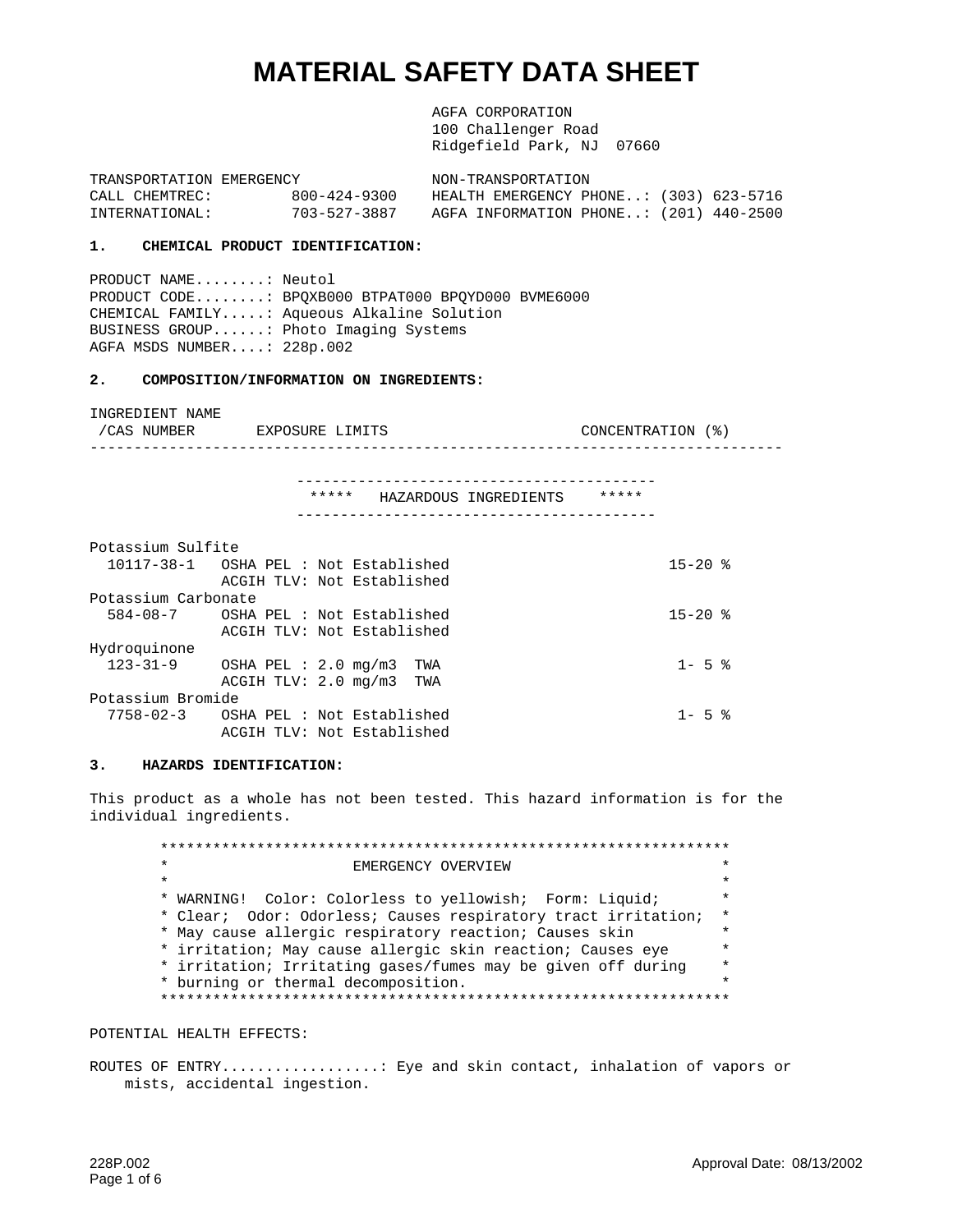HUMAN EFFECTS AND SYMPTOMS OF OVEREXPOSURE:

ACUTE INHALATION..............: The potassium sulfite, hydroquinone, potassium bromide, and potassium carbonate in this product are expected to be irritating to the respiratory tract with symptoms of coughing, sore throat, and runny nose. Potassium sulfite may cause an allergic reaction in some asthmatics and sulfite sensitive individuals. Possible symptoms include bronchoconstriction, sweating, flushing, hives, rapid heart rate, decreased blood pressure, and anaphylaxis.

CHRONIC INHALATION............: Persons who have been previously sensitized to sulfites should take precautions to prevent the inhalation of potassium sulfite. Prolonged inhalation of potassium bromide may cause skin eruptions.

ACUTE SKIN CONTACT............: Potassium sulfite, potassium bromide, and hydroquinone can be irritating to the skin with symptoms of reddening, itching, and swelling. Potassium carbonate can be severely irritating with symptoms of reddening, itching, swelling, and possible burns. Hydroquinone may cause skin sensitization with symptoms of rash, itching, hives, and swelling.

CHRONIC SKIN CONTACT..........: Sensitization with dermatitis or hives may occur. Repeated or prolonged skin contact with boric acid may result in dermatitis.

ACUTE EYE CONTACT.............: Potassium sulfite, potassium bromide, and hydroquinone can be irritating to the eyes with symptoms of tearing, stinging, reddening, and swelling. Potassium carbonate can be severely irritating with possible burns.

CHRONIC EYE CONTACT...........: Repeated exposure to hydroquinone may cause intolerance of the eyes to light. In addition, repeated overexposure to hydroquinone may cause pigment deposition, which can extend into the cornea with continued exposure to high concentrations. This pigment deposition does not impair vision.

ACUTE INGESTION...............: Ingestion of this product may cause gastrointestinal irritation. Ingestion of potassium bromide may cause nausea, vomiting, and abdominal pain. Hydroquinone may be harmful if swallowed with symptoms including nausea, vomiting, drowsiness, dizziness, disorientation, bluish skin color, and stomach pain. CHRONIC INGESTION............... None known. OTHER EFFECTS OF EXPOSURE.....: See Section 11.

CARCINOGENICITY...............: The components of this product are not listed by NTP, IARC or regulated as a carcinogen by OSHA.

MEDICAL CONDITIONS

AGGRAVATED BY EXPOSURE......: Persons with preexisting eye or skin conditions or impaired pulmonary function may be more susceptible to the effects of this product.

#### **4. FIRST AID MEASURES:**

FIRST AID FOR EYES......: In case of contact, immediately flush eyes with plenty of water for at least 15 minutes. Call a physician.

FIRST AID FOR SKIN......: Flush affected areas promptly with water and soap for 15 minutes. Remove contaminated clothing. In case of continued irritation consult physician.

FIRST AID FOR INHALATION: If inhaled, remove to fresh air. If not breathing, give artificial respiration. If breathing is difficult, give oxygen. Call a physician.

FIRST AID FOR INGESTION.: Drink 1-2 glasses of water. Never give anything by mouth to An unconscious person. Seek medical attention. Take this MSDS to physician.

#### **5. FIRE FIGHTING MEASURES:**

FLASH POINT.....................: Noncombustible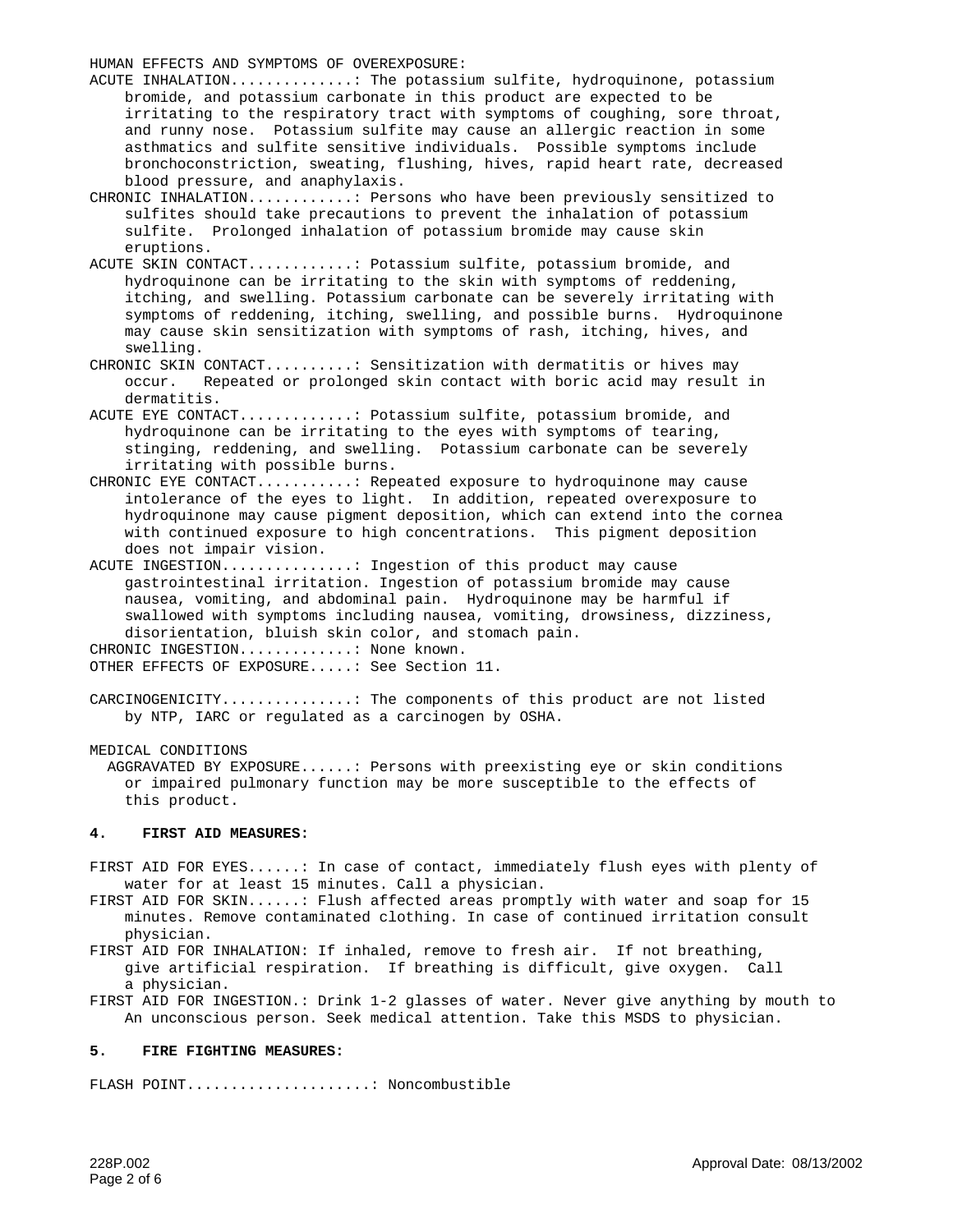EXTINGUISHING MEDIA.............: Material is not combustible. Use extinguishing media suitable for other combustible materials in the area. SPECIAL FIRE FIGHTING PROCEDURES: Evacuate personnel to a safe area. Keep personnel removed and upwind of fire. Wear self-contained breathing apparatus.

UNUSUAL FIRE / EXPLOSION HAZARDS: When heated to decomposition emission of toxic fumes of SO2 is possible.

## **6. ACCIDENTAL RELEASE MEASURES:**

SPILL OR LEAK PROCEDURES..........: Use appropriate PERSONAL PROTECTIVE EQUIPMENT during clean up. Dike Spill. Prevent liquid from entering sewers, waterways or low areas. Soak up with sawdust, sand, oil dry or other absorbent material. Spill may be neutralized with powdered Citric Acid. For disposal see section 13.

## **7. HANDLING AND STORAGE:**

STORAGE TEMPERATURE(MIN/MAX): Store between 40 F (4.4 C) and 80 F (26 C). Preferred storage is at 68 F (20 C).

SHELF LIFE..................: N.A.

SPECIAL SENSITIVITY.........: Corrodes metals. Keep from freezing.

HANDLING/STORAGE PRECAUTIONS: Avoid eye and skin contact, and store in well ventilated area. Keep container tightly closed. Do not store with incompatible materials. Do not store or consume food, drink or tobacco in area where they may become contaminated with this material. For incompatibles see section 10.

OTHER NOTES.................: Keep out of the reach of children.

## **8. PERSONAL PROTECTION:**

PROTECTIVE CLOTHING REQUIREMENTS…: Splash protection required for eyes, e.g., eye glasses with side shields or goggles. For skin protection use chemical resistant gloves and aprons, e.g. made of neoprene, rubber or vinyl.

VENTILATION REQUIREMENTS...........: Use sufficient general room ventilation and/or local exhaust to maintain airborne levels of vapors below applicable exposure limits (see Section 2).

RESPIRATOR REQUIREMENTS...........: Under normal conditions of use, respirator protection is not required. If respirators are used, institute a program in accordance with OSHA standard 29CFR1010.134.

ADDITIONAL PROTECTIVE MEASURES.....: Emergency showers and eye wash stations should be made available. Educate and train employees in the safe use and handling of this product.

## **9. PHYSICAL AND CHEMICAL PROPERTIES:**

PHYSICAL FORM.............: Liquid APPEARANCE................: Clear COLOR.....................: Colorless to yellowish ODOR......................: Odorless pH .......................: Approx. 11.7 BOILING POINT.............: Greater than 212 F (100 C) MELTING/FREEZING POINT....: Less than 32 F (0 C) SOLUBILITY IN WATER ......: Soluble SPECIFIC GRAVITY .........: 1.375 at 68 F (20 C) BULK DENSITY..............: Not Applicable VAPOR PRESSURE ...........: Approx. 23 mbar at 68 F (20 C) (water)

# **10. STABILITY AND REACTIVITY:**

STABILITY..................: This is a stable material. HAZARDOUS POLYMERIZATION...: Will not occur. INCOMPATIBILITIES..........: Strong acids, corrodes metals. INSTABILITY CONDITIONS.....: None known.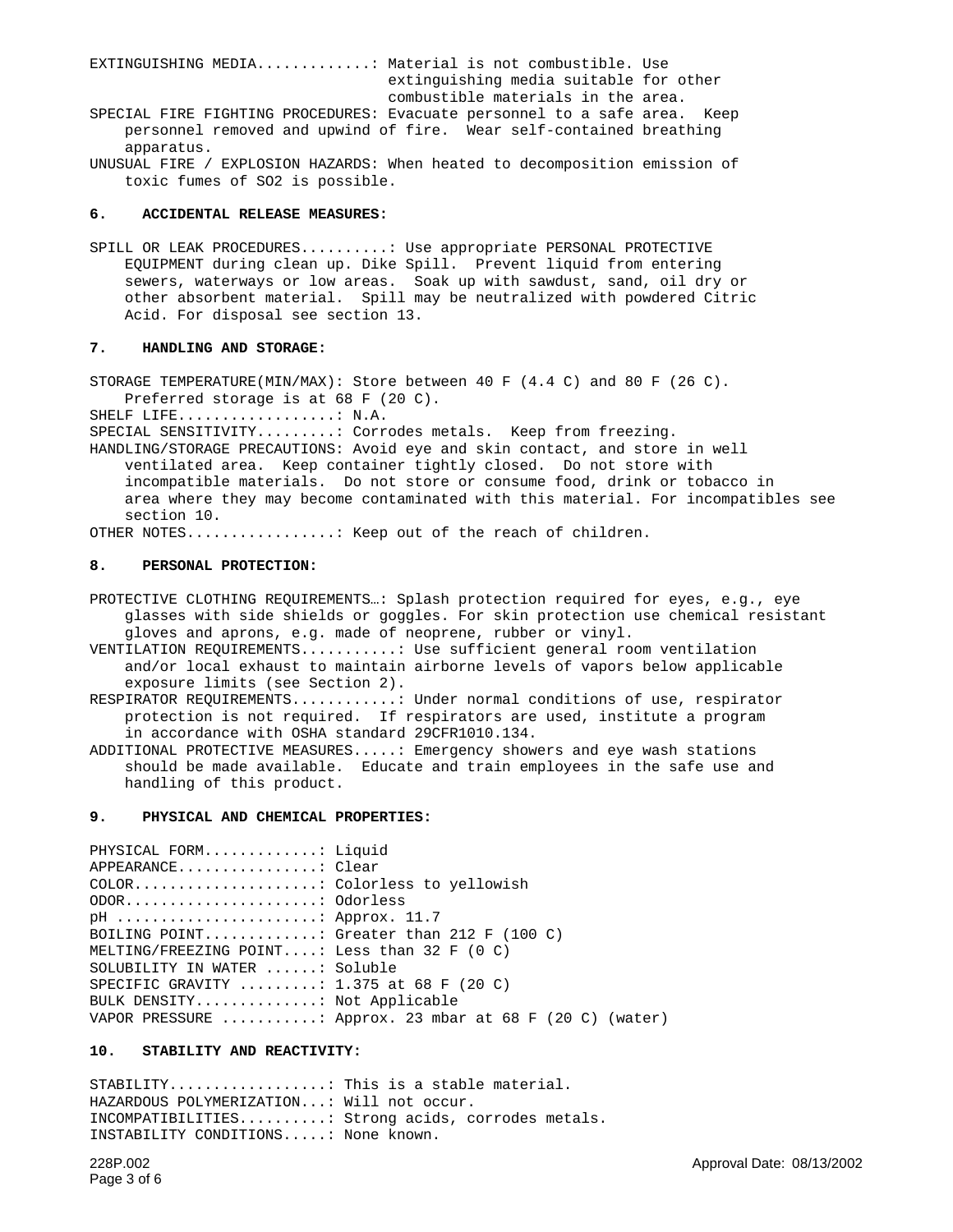DECOMPOSITION PRODUCTS.....: In case of fire, oxides of sulfur, CO2, carbon monoxide and other potentially toxic fumes.

## **11. TOXICOLOGICAL INFORMATION:**

TOXICITY DATA FOR: Hydroquinone ACUTE TOXICITY ORAL LD50..........: 320 mg/kg (Rat) (1) SKIN EFFECTS.......: 2% skin - mild (Human); 5% skin - severe (Human) (1) OTHER ACUTE EFFECTS: Oral-Human LDLO: 29 mg/kg (1) CHRONIC TOXICITY......: Adverse kidney effects have been observed primarily in one strain of male rat (F-344) following chronic administration of oral doses. Nephropathy did not occur in two other strains of rats, mice, or dogs. (2) CARCINOGENICITY.......: Formation of benign kidney tumors occurred only after nephropathy developed and only in one strain of male rat. Additional effects have been reported. Although an increase in leukemia was reported in the female F-344 rat, this result was not reproduced in a subsequent study. There was no evidence of cancer in male mice following chronic oral administration of hydroquinone. Increases in primarily benign tumors were noted in female mice, although this finding was not reproduced in a subsequent study. No tumors were reported in mice following long-term dermal application of hydroquinone. (2) MUTAGENICITY..........: Studies using the Ames' test were generally negative. There is some evidence for mutagenicity from studies in animals, in isolated cells taken from animals and plants, and in other microorganisms. (2) DEVELOPMENTAL TOXICITY: Hydroquinone has not caused birth defects when administered orally at dose levels not causing systemic toxicity in the mother. (2) REPRODUCTION..........: Hydroquinone has not caused reproductive effects in male or female animals when administered orally at dose levels not causing systemic toxicity in the mother. (2) 1 Occupational Health Services Material Safety Data Sheet

2 Hydroquinone Health, Safety, and Environmental Information, Eastman Chemical Company

TOXICITY DATA FOR: Potassium Carbonate ACUTE TOXICITY ORAL LD50..........: 1870 mg/kg (rat)

#### **12. ECOLOGICAL INFORMATION:**

NO ECOLOGICAL INFORMATION AVAILABLE

## **13. DISPOSAL CONSIDERATIONS**

WASTE DISPOSAL METHOD.......: Recover nonusable free liquid and/or contaminated water, and dispose of in an approved and permitted treatment system. Remove nonusable solid material and/or contaminated soil, for disposal in an approved and permitted landfill. Discharge to sewer may require approval of permitting authority and may require pretreatment.

# **14. TRANSPORTATION INFORMATION:**

TECHNICAL SHIPPING NAME........: Potassium Carbonate PRODUCT LABEL..................: Neutol

DOT (DOMESTIC SURFACE) ---------------------- PROPER SHIPPING NAME...........: Caustic alkali liquids, n.o.s. HAZARD CLASS OR DIVISION ......: 8 UN/NA NUMBER...................: UN1719 PACKING GROUP ...................: III DOT PRODUCT RQ lbs (kgs).......: None HAZARD LABEL(s)................: Corrosive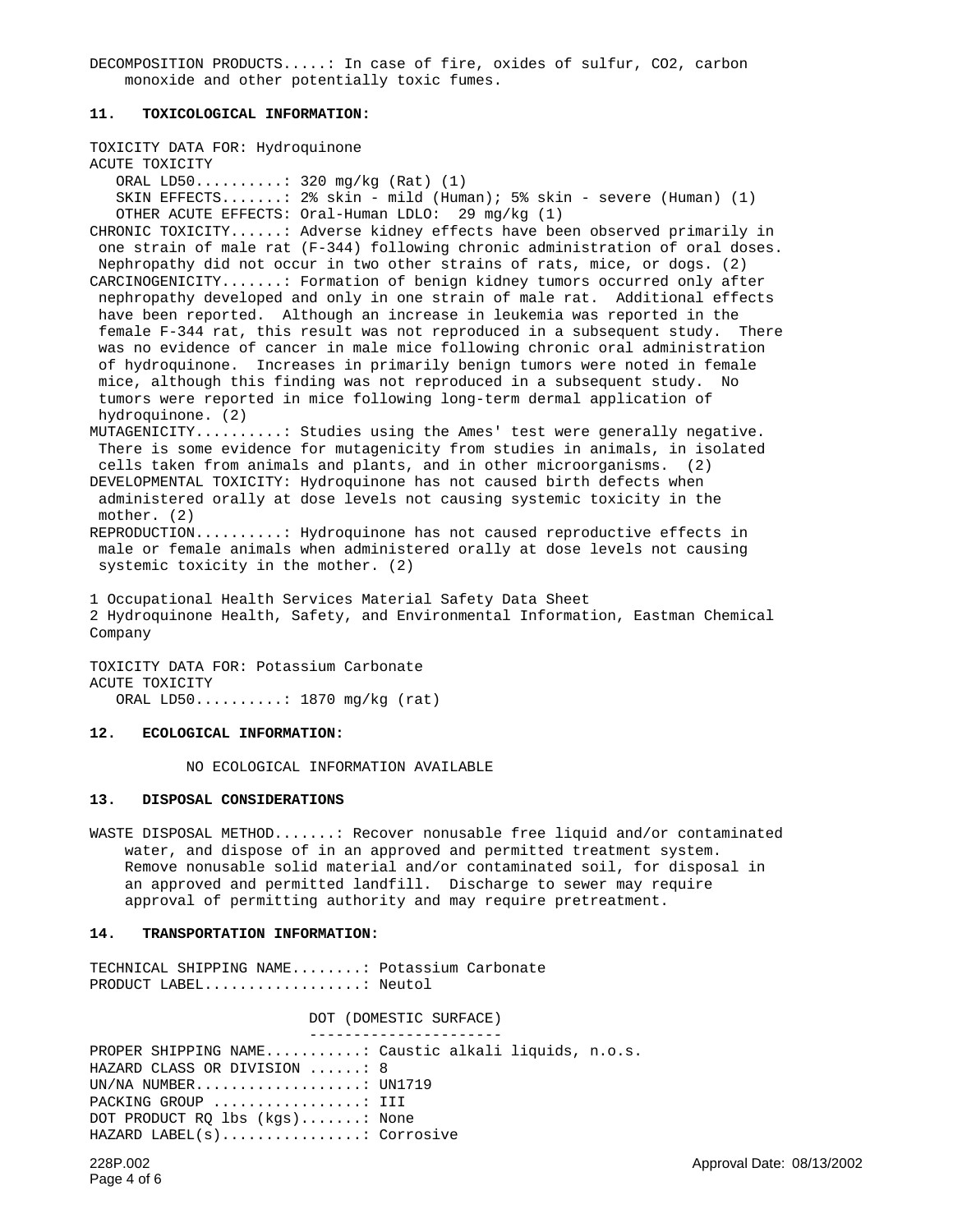Limited Quantity Exception may apply to this product, for "inner packagings not over 1.0 L (0.3 gal) for liquids and 1.0 kg (2.2 lb) for solids". 173.154(b) (1). Each package must conform to the packaging requirements of Subpart B of Part 173 and may not exceed 30 kg (66 lb) gross weight. For further information consult the 49 CFR.

IMO / IMDG CODE (OCEAN) ----------------------- PROPER SHIPPING NAME...........: Caustic alkali liquids, n.o.s. HAZARD CLASS DIVISION NUMBER...: 8 UN NUMBER........................: UN1719 PACKAGING GROUP................: III HAZARD LABEL(s)................: Corrosive HAZARD PLACARD(s)..............: Corrosive ICAO / IATA (AIR) ----------------- PROPER SHIPPING NAME...........: Caustic alkali liquids, n.o.s. HAZARD CLASS DIVISION NUMBER...: 8 UN NUMBER......................: UN1719 SUBSIDIARY RISK................: None PACKING GROUP..................: III HAZARD LABEL(s)................: Corrosive RADIOACTIVE?...................: Non-Radioactive PASSENGER AIR - MAX. OTY. .....: 5 L PASSENGER PACKING INSTRUCTION..: 819 CARGO AIR - MAX.  $QTY$ . ........: 60 L CARGO AIR PACKING INSTRUCTION..: 821 **15. REGULATORY INFORMATION:** OSHA STATUS.................: This product is hazardous under the criteria of the Federal OSHA Hazard Communication Standard 29 CFR 1910.1200. TSCA STATUS.................: On TSCA Inventory CERCLA REPORTABLE QUANTITY..: Hydroquinone (Reportable Quantity = 100 lbs.) SARA TITLE III: SECTION 302 EXTREMELY HAZARDOUS SUBSTANCES..: Hydroquinone (CAS# 123-31-9) - 1-5% SECTION 311/312 HAZARD CATEGORIES.....: Immediate Health Hazard; Delayed Health Hazard SECTION 313

TOXIC CHEMICALS.......: Hydroquinone (CAS# 123-31-9) - 1-5% RCRA STATUS.................: If discarded in its purchased form, this product would not be a hazardous waste either by listing or by characteristic. However, under RCRA, it is the responsibility of the product user to determine at the time of disposal, whether a material containing the product or derived from the product should be classified as a hazardous waste. (40 CFR 261.20-24)

The following chemicals are specifically listed by individual states; other product specific health and safety data in other sections of the MSDS may also be applicable for state requirements. For details on your regulatory requirements you should contact the appropriate agency in your state.

| COMPONENT NAME<br>/CAS NUMBER   | CONCENTRATION       | STATE CODE |
|---------------------------------|---------------------|------------|
| Water<br>$7732 - 18 - 5$        | $55 - 60$ $\approx$ | PA3, NJ4   |
| Potassium Sulfite<br>10117-38-1 | $15 - 20$ $\approx$ | PA3, NJ4   |